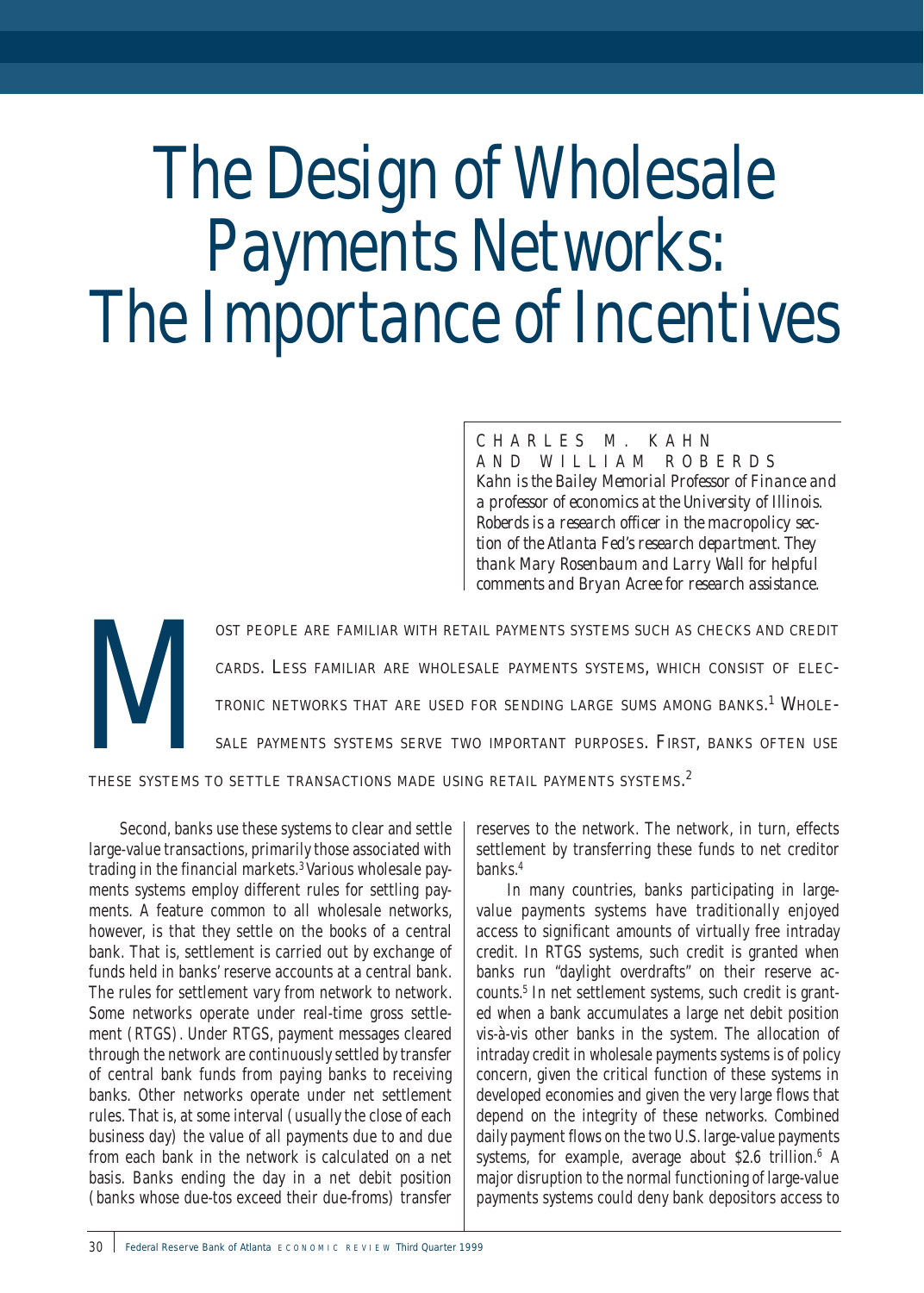funds from already-completed transactions and could impair the operation of financial markets and the economy more generally. The Federal Reserve and other central banks have some special responsibilities in terms of ensuring the efficient operation of wholesale payments systems, as such systems are typically either operated by a central bank or settle on the books of a central bank.

Recent years have seen a number of efforts by central banks to more aggressively manage intraday credit in wholesale payments networks.<sup>7</sup> First, central banks have required that wholesale systems that settle on a net basis employ certain risk-management controls. These rules include the setting of limits, or "caps," on banks' net debit positions. In addition, banks participating in net settlement networks are often required to undertake measures (in practice, to post collateral) in order to guarantee settlement of the network in case a participating bank fails. Second, central banks have tried to expand the use of RTGS, both through the introduction of new RTGS systems and through enhancement of existing RTGS systems. Under RTGS, all funds transfers must take the form of transfers of central bank funds. Banks receiving funds over an RTGS system thus have immediate full claim to central bank funds, whose value is backed by a sovereign government. Thus, the very act of payment over an RTGS system provides finality in the sense of favoring the receiver of the funds over other claimants on the bank. In contrast, payments over net settlement systems often take the form of private promises to provide funds at settlement time. Since under certain circumstances such promises may not come to pass, net settlement systems do not automatically offer the same degree of finality as RTGS systems. Third, central banks have taken a more cautious and deliberate approach to the allocation of intraday credit over RTGS systems. Central banks' limitations on the use of intraday credit include collateralization requirements, caps on intraday credit, and charging interest on intraday overdrafts.

What is the best design for a wholesale payments system? Should it settle on a net or a real-time gross basis? Should preset limits or caps be placed on participants' net positions (in net settlement systems) or intraday overdrafts (in gross settlement systems)? Or, instead of caps, should collateral be required to run net debit positions (or intraday overdrafts in gross settlement systems), or should interest be charged? These are some of the difficult policy questions facing both participants and regulators of wholesale systems. This article presents a framework for analyzing such questions.

The discussion begins by considering the trade-off between net and real-time gross settlement (with no intra-

day overdrafts). At the most basic level, this trade-off can be characterized as a trade-off between two distortions.8 Net settlement increases probability of defaults, or "abnormal settlements," thereby raising the costs associated with potential defaults, and gross settlement increases the costs associated with holding reserves. The relative merits of the two types of settlement

The Federal Reserve and other central banks have some special responsibilities in terms of ensuring the efficient operation of wholesale payments systems.

depend on the relative size of these two costs. Different weightings of these costs by bank regulators and banks can lead to different conclusions about the desirability of particular settlement rules and thus may explain the lack of consensus on this issue.

The next section shows that for the benchmark case in which bank asset quality is fixed and bank assets can always be liquidated at book value, some type of net

- *1. Throughout this article,* bank *is used as shorthand for any type of depository financial institution that is a settling participant of a payments network that settles on the books of a central bank.*
- *2. When funds are transferred from one bank to another, an obligation is created from the paying bank to the receiving bank.* Settlement *refers to the process by which such obligations are discharged, or "settled."*
- *3. For surveys of large-value payments systems in the G-10 countries, see, for example, Bank for International Settlements (1993, 1997), Emmons (1997), or Folkerts-Landau, Garber, and Schoenmaker (1996).*
- *4. Systems using net settlement are sometimes referred to as delayed net settlement (DNS) networks.*
- *5. A daylight overdraft occurs when a bank overdrafts its reserve account during daylight hours but repays the overdraft by the close of business.*
- *6. Data on daily payment volumes are 1997 averages for the Fedwire and CHIPS systems from Bank for International Settlements (1998). Fedwire is the wholesale payments system operated by the Federal Reserve System. CHIPS is a private wholesale payments system operated by the New York Clearinghouse Association.*
- *7. Specifically, central banks have introduced a minimal set of standards, the "Lamfalussy standards," for net settlement systems. The Lamfalussy standards were proposed in Bank for International Settlements (1990) and are discussed in Emmons (1997).*
- *8. The term* distortion *is often applied to situations in which a loss of economic efficiency has occurred. The formal definition of the term is somewhat more specific but is too technical to discuss here. See Srinivasan (1987) for a discussion.*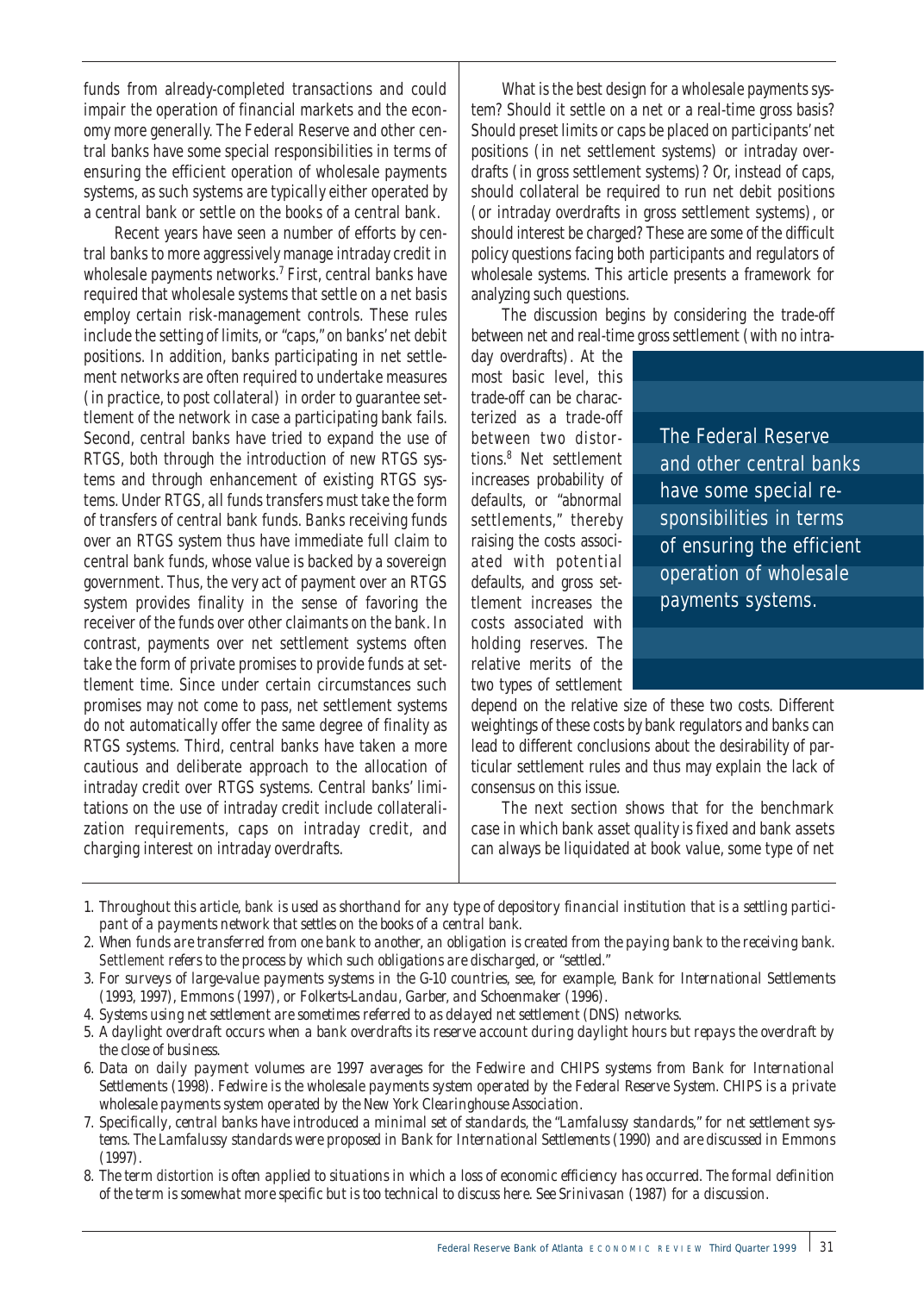settlement always dominates real-time gross settlement. However, the optimal net settlement scheme may be one that necessarily involves some chance of default. Next, the discussion examines the case in which the quality of bank assets is a choice variable and finds that the potential costs of net settlement rise because of negative effects on bank asset quality. The article continues with a discussion of policy implications of the framework proposed. The final section discusses some of the limitations of this analysis and relates these to recent research on payments systems.

# A Simple Model of Interbank Settlement<sup>9</sup>

**Many** of the critical differences between net and gross settlement systems can be illustrated using a simple example analyzing the incentives of a representative bank in an interbank payments petwork gross settlement systems can be illustrated using representative bank in an interbank payments network, in which the bank exists for only a single "trading day."10 The bank can hold three types of assets: *A*, "earning assets"; *M*, "reserves"; and *DF*, "due-froms," or payments received from other banks but not yet settled. It also holds two types of liabilities: *DT*, "due-tos," or unsettled payments due to other banks; and *D*, "deposits." Initially, the assumption is that reserves are non-interest bearing and that due-to positions cannot be collateralized.

A bank starts the day with only earning assets, *A*, and deposits, *D*. For convenience, initial holdings of reserves are set to zero.<sup>11</sup> During the course of the day, due-froms and due-tos will accumulate according to the demands of depositors. No delay in payments is permitted: as soon as a bank receives instruction from a depositor to make a payment, the payment message must be entered into the payments network.<sup>12</sup>

Consistent with real-world practice, the example assumes that banks are required to settle payments in central bank funds. For simplicity, there is no legal reserve requirement. Instead, banks will purchase or accumulate reserves as needed, according to the settlement rules of the payments system. Under RTGS, for example, banks continually pay off net due-tos as they are realized. Initially the case considered is one in which the bank's assets have constant value over the trading day and can be exchanged for reserves at book value.<sup>13</sup> However, the market for reserves is imperfect in the sense that reserves accumulated during the day cannot be exchanged for earning assets during the day but must be held overnight without receiving interest. The assumption that reserves cannot be reinvested during the day serves as a convenient approximation for the fact that in most countries there is no intraday market in reserve funds. The existence of such a market, combined with an absence of legal reserve requirements and an effective peg of the intraday interest rate, would imply that banks could end each day holding zero net reserves. In the absence of such a market, a "musical

chairs" situation is created whereby some banks end up holding reserves overnight since reserves can be created or destroyed only by the actions of the central bank.<sup>14</sup> Note also that reserves accumulated during the day can be used to settle due-tos realized during the day.

The "social cost" of holding reserves is taken to be the implicit tax of *i* > 0 per dollar of reserves held at the end of the day, where *i* is the overnight interest rate. This specification in effect assumes that holding non-interest bearing reserves entails some welfare cost.<sup>15</sup> The nominal rate times reserve holdings serves as a first-order approximation for the welfare costs of inflation that could be derived in a more complete model of the payments system.16 It is also assumed that the implicit tax on reserves is passed on to depositors.

The finality of reserves transfers will be the key to limiting the bank's incentive to default.<sup>17</sup> When a bank settles its due-to position by transferring reserves to other banks, doing so changes the priority of claims on the bank. The act of settlement is interpreted as irretrievably committing the bank to favor interbank claims on its assets over all others. This "irreversibility" feature of reserves transfers will be taken as a given institutional feature of the model environment.<sup>18</sup>

The bank's default decision will be made on the basis of its profitability. The bank will have an incentive to default more often than is socially optimal. Two sets of assumptions underlie this excessive default rate: (1) that default allows the bank to increase the priority of the equityholders, at the expense of other participants in the network, and (2) that the social costs of default exceed the losses felt by the defaulting bank.<sup>19</sup>

The net worth of a bank if it does not default is the value of its assets minus its liabilities; that is,

$$
NW = A + DF + M - D - DT.
$$
 (1)

Notional net worth at the beginning of the day,  $\mathit{NW}_0^\prime$ , is simply the value of its assets minus its deposits,  $A - D$ , which is taken to be positive*.* If a bank defaults, by assumption it is forced into liquidation by a regulator. In this case its net worth is given by a fraction  $\alpha$  times its assets, minus  $\alpha$  times its deposit liabilities, minus a fraction  $\beta$  times its interbank liabilities or net due-tos  $ND \equiv DT - DF$ ,

$$
NW \equiv \alpha \, (assets) \, -\alpha \, (deposits) \, -\beta \, (net \, due-tos) \\
= \alpha \, (A - D) \, -\beta \, (ND), \tag{2}
$$

where  $\alpha > \beta$ . In other words, the cost of liquidation procedures diminishes the value of a bank's assets, but it also allows the bank to partially shift priority away from other banks participating in the payments network. Under this assumption, liquidation disproportionately punishes holders of interbank claims, implying that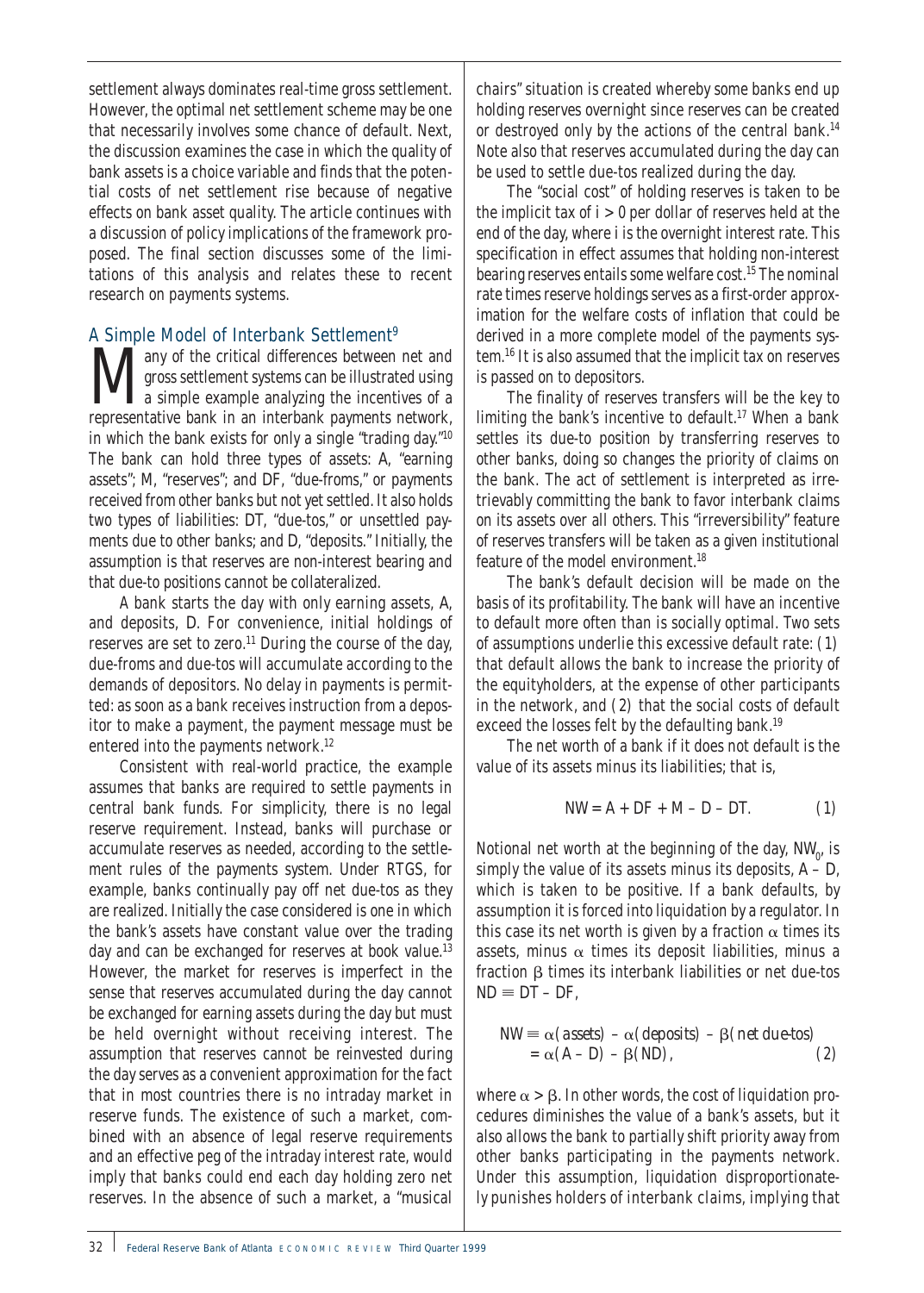default is a tempting option for banks with a large net debit position relative to their capital.<sup>20</sup>

End-of-day default under net settlement occurs if net worth after the default exceeds its net worth under normal settlement. In mathematical notation, this condition is the same as

$$
\gamma ND(end-of-day) > NW_0 , \qquad (3)
$$

where  $\gamma \equiv (\alpha - \beta)/(1 - \alpha)$ . Equation (3) says that a bank's incentive to default depends on the size of the bank's net worth, the parameter  $\gamma$ , and the size of its net debit position. The parameter  $\gamma$  measures the extent to which other banks' claims are at a disadvantage in case of default relative to the claims of depositors. A larger value of  $\gamma$  or a larger net debit position means that more capital is required in order to keep the bank from defaulting. The social cost of default is Ξ, where Ξ ≥ (1 *–*  $\alpha$ ) A. That is, the cost of default is at least as great as the value of assets lost from the defaulting bank. However,

the total cost of default may also include additional costs associated with abnormal settlement, such as the costs of legal proceedings.

In the next example, the day is divided into three periods, 0 (morning), 1 (noon), and 2 (close of business). The intraday evolution of net due-tos is random. It is assumed that there is an equal probability of depositors receiving an amount,  $\Delta$ , in funds or wishing to send  $\Delta$  in funds in the morning and again in the afternoon. Thus, under net settlement rules with no limits on the bank's net position,

$$
ND(1) = \begin{cases} \Delta & \text{with probability } 1/2\\ -\Delta & \text{with probability } 1/2 \end{cases} \tag{4}
$$

$$
ND(2) = \begin{cases} 2\Delta \text{ with probability } 1/4\\ 0 \text{ with probability } 1/2\\ -2\Delta \text{ with probability } 1/4. \end{cases} \tag{5}
$$

- *9. The model presented below is a simplified version of that presented in Kahn and Roberds (1998a).*
- *10. That is, the bank is liquidated at the end of the trading day. Hence a default by a bank simply changes the priority of endof-day claims on bank assets. A more realistic setup would acknowledge the value of the bank as a going concern, which would tend to lessen the likelihood of default, ceteris paribus.*
- *11. In practice, banks begin the day with some reserve holdings. Typically banks' reserve holdings are supplemented at some point during the day via overnight repurchase agreements with the central bank. Reserves obtained in this fashion are returned the following morning. This situation is approximated above by setting initial reserve holdings to zero.*
- *12. The discussion below considers the costs that can arise when banks are allowed to delay payments.*
- *13. In other words, the bank in the example presented is forced to fund liquidity needs through "reverse repos." In practice, banks in the United States can also obtain reserves by purchasing fed funds, that is, by taking out an unsecured loan of reserves from another bank. (Markets for fed funds and repos are discussed in, for example, Stigum 1990.) The existence of a fed funds market is ruled out here for purposes of tractability.*
- *14. Lucas describes this outcome as follows: "[i]n a monetary economy, it is in everyone's private interest to try to get someone else to hold non-interest-bearing . . . reserves. But someone has to hold it all, so all of these efforts must simply cancel out" (1994, 30).*
- *15. In other words, by holding non-interest-bearing reserves (or bank accounts in banks that must hold such reserves), people holding the reserves in effect pay a tax equal to the interest rate times the quantity of reserves that they hold. This amount represents the opportunity cost of holding a given quantity of reserves. Above, this private cost of holding the non-interestbearing reserves is interpreted as the cost to society, though the cost to society will often be different from the private cost. In a standard money demand model, for example, the government gains back as tax revenue what reserveholders pay in implicit taxes. However, the government cannot recapture the full value of what reserveholders lose through the implicit tax because taxing reserves reduces the quantity that people are willing to hold. Hence, the nonpayment of interest on reserves imposes a welfare loss, or net social loss, when the value of the gains and losses are added up across different members of society. See, for example, Lucas (1994) for a standard treatment of the welfare costs of inflation.*
- *16. See, for instance, various papers that analyze general equilibrium models of the payments system, including Freeman (1996a, 1996b, 1999), Green (1997), Kahn and Roberds (1998b), and Lacker (1997).*
- *17. There are many definitions of the term* finality*. The one used here is one of the most succinct, provided by Corrigan (1990): a transfer of money is final if "the money in question is 'good money,' even if at the next instant the sending institution goes bust" (131).*
- *18. This assumption is consistent with institutions in most countries. In the United States, transfers of reserves via Fedwire immediately become liabilities of the Federal Reserve System; see, for example, Federal Reserve Bank of New York (1995, 11).*
- *19. It could also be the case that the bank might default less often than is socially optimal. While this situation is more difficult to model, similar welfare losses would result. For example, this situation would increase the incentives of the bank to shift risks to other network participants or governmental guarantors, as discussed in the next section below.*
- *20. Note that banks need not literally have positive net worth in the default state in order for this incentive to exist. A similar incentive could exist if default favored a select group of bank creditors. Such inequities in priority could result from political considerations—for example, if the failing bank is based in one country while the payments network is based in another—or from statutory provisions favoring certain depositors over other creditors.*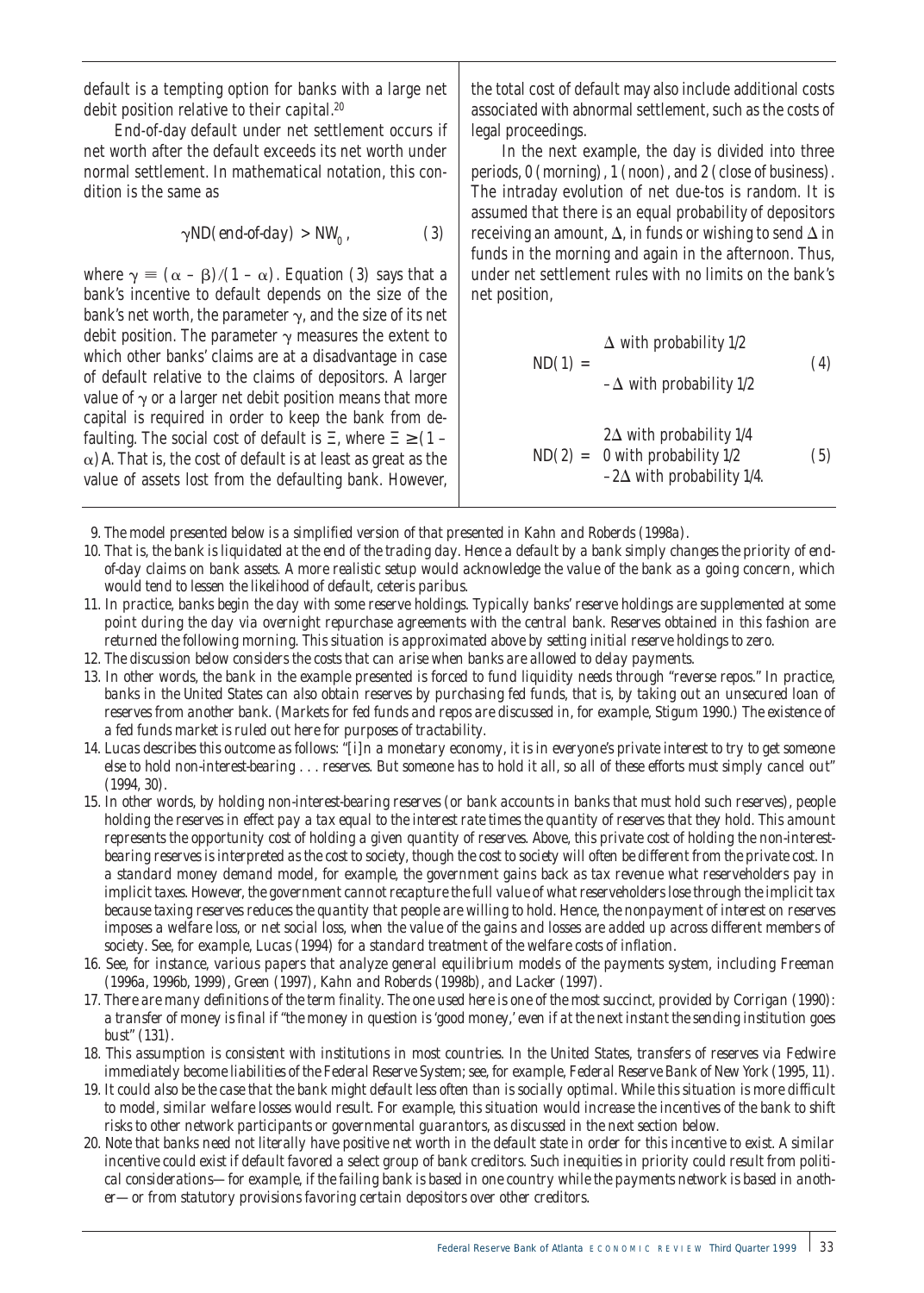Parameter values are chosen so that a bank with  $2\Delta$  in net due-tos finds it advantageous to default, but a bank with  $\Delta$  in net due-tos does not, so that

$$
\gamma(2\Delta) > NW_0 = (A - D) > \gamma \Delta.
$$
 (6)

Under RTGS without intraday overdrafts, banks must pay off net due-tos as they are realized.<sup>21</sup> They do so by selling earning assets in return for reserves. Hence, if the bank incurs a net due-to position of  $\Delta$  in period 1, it must immediately liquidate  $\Delta$  worth of earning assets. This requirement implies that the bank's maximum net due-to position in period 2 will be  $\Delta$ , which in turn

In many countries, banks participating in large-value payments systems have traditionally enjoyed access to significant amounts of virtually free intraday credit.

implies that the bank will have no incentive to default in either period (the evolution of the bank's net position under RTGS is shown in Chart 1).

Since, as Chart 1 shows, there is no possibility of strategic default under real-time gross settlement, the expected social costs under RTGS are simply the implicit costs associated with holding reserves (the overnight interest rate)

times expected reserve holdings at the end of period 2.<sup>22</sup> In evaluating this cost, there are four equally likely possibilities. If the bank pays out to other banks in each of the two periods, it holds no reserves in the final period. If the bank receives funds in each of the two periods, it holds reserves in an amount equal to  $2\Delta$  in the final period. If it receives funds in the first period and pays in the second, it holds zero reserves. Finally, if it pays in the first period but receives funds in the second period, it holds reserves equal to  $\Delta$ . Thus, the expected level of reserve holdings is  $(3/4)\Delta$ , and social costs are  $(3/4)\Delta i$ .

Under net settlement without net debit caps, the bank ends up with a period 2 net debit position of  $2\Delta$ with probability 1/4 (see Chart 2). In this case the bank will default under assumption (6). With probability 1/4 the bank ends up with a period 2 net credit position of  $2\Delta$ , and with probability  $1/2$  the bank ends up with a zero net position. The social costs of this settlement system are therefore given by the social cost of default, Ξ, times the probability of default, (1/4), plus the cost,  $2\Delta i$ , of holding reserves at the end of the day times the probability of ending the day in a net credit position, that is, 1/4. The total social cost of net settlement is therefore given by the sum of these two costs,  $\Delta i/2$  +  $\Xi/4$ .

Several points can be immediately made from this simple example. First, changing the rules of a payments system from real-time gross to net settlement necessarily (though perhaps, weakly) increases the risk of a settlement failure. Second, the social costs of a net settlement system may be less than under gross settlement, even though net settlement can increase the risk of a default. This risk can increase because net settlement reduces the costs associated with holding the reserves necessary for settlement. Obviously, if strategic default were unavailable, then net settlement would always dominate gross settlement since net settlement would lessen liquidity costs without increasing default risk. Strategic default as modeled here is merely the simplest form of moral hazard problem. More complicated forms of moral hazard, such as choosing riskier investment, offering depositors early payment, and the like, will generate similar costs as long as interbank liability is diminished in cases of default.

Finally, it is noted that a system of net settlement with a cap *C >* 0 on the typical bank's net debit position offers the possibility of some economization on reserve balances with reduced default probability. For this example it is easy to show that a net debit cap of  $\mathit{NW}_0' \gamma$ decreases expected reserve holdings while eliminating the possibility of strategic default. Thus, for this example net settlement with a net debit cap dominates gross settlement, and, indeed, if default costs are greater than some critical level,  $\mathit{NW}_0' \gamma$  is the optimal net debit cap. For a more general case, Kahn and Roberds (1998a) show that the optimal net debit cap need not be set at a level that precludes default. The optimal net debit cap also decreases as the ratio Ξ/*i* increases. In other words, if the cost of a default rises relative to the cost of holding reserves, then caps on banks' net debit positions should fall.

## Settlement Rules and Bank Portfolio Choice

**O** ne of the limitations of the model the previous<br>section presents is that it ignores the interaction<br>between the settlement rules of the payments section presents is that it ignores the interaction between the settlement rules of the payments system and the bank's decisions concerning its investment portfolio. To see why such interactions might be important, consider the following example.

Suppose that the bank can invest in only two types of investments: safe bonds that yield zero real return and risky projects that yield a positive real return some of the time and negative real returns at other times. Will the settlement rules of the payments system have an impact on the bank's division of its assets between the two types of investment?

The answer to this question is yes. $23$  To see why, suppose that the payments system operates as a net settlement system with a fairly large net debit cap. Then, at least some of the time, the obligations of the bank would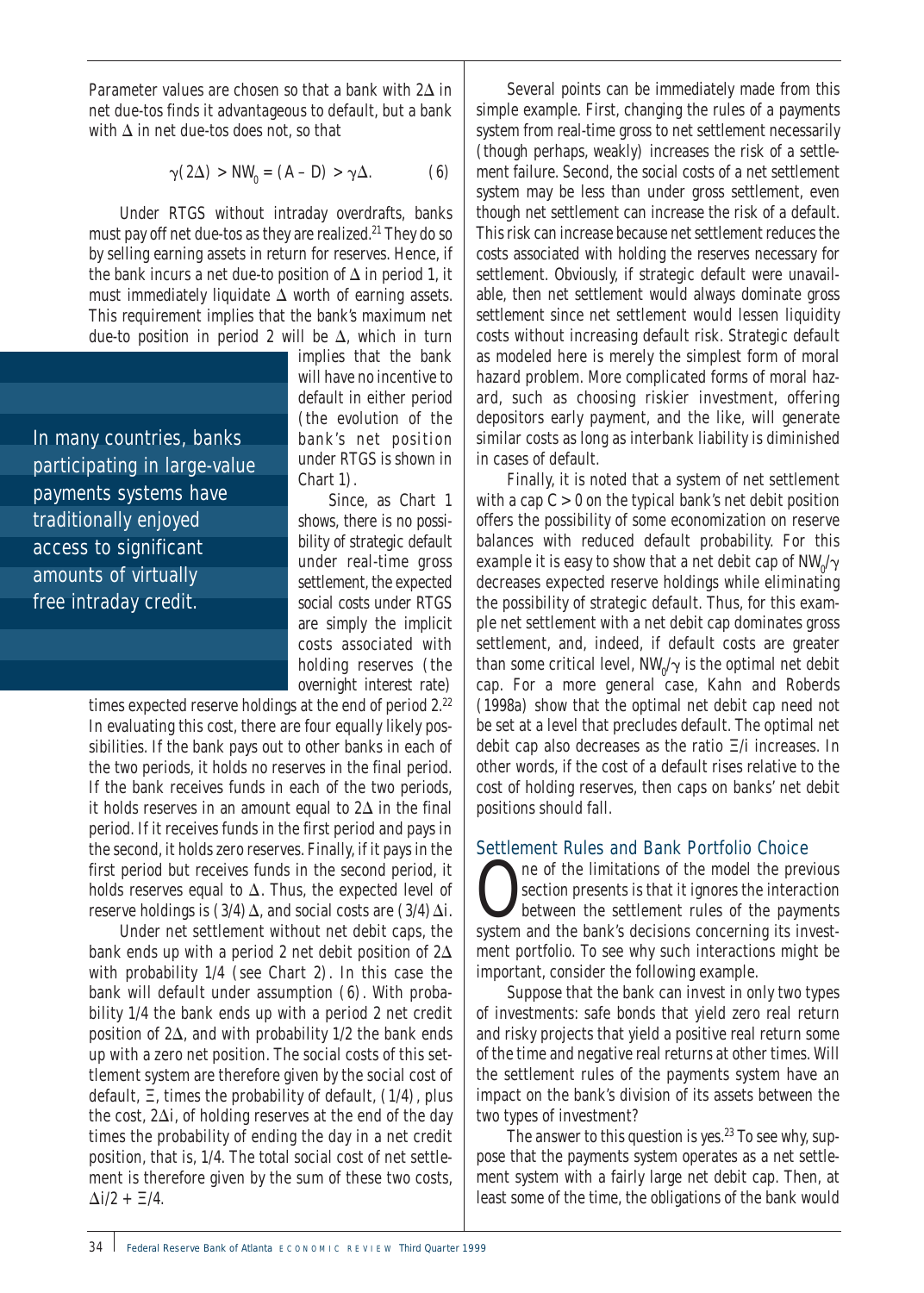

be shifted away from its own depositors and toward the other banks in the payments network. If the bank were to simultaneously experience a large loss due to the failure of a risky investment, the default condition (3) could be satisfied and the bank would default.

Thus, participation in a wholesale payments system operating under net settlement can increase banks' incentives to make excessively risky investments by setting up a "heads I win, tails you lose" situation. That is, a bank undertaking risky investments will be able to keep the profits from such investments when they are successful. When these investments are unsuccessful, under net settlement banks will sometimes be able to shift a portion of their losses to other participants in the payments network. Hence, a lower net debit cap will be called for when this effect is considered.

In contrast, participation in an RTGS system (without intraday overdrafts) cannot create an incentive to overinvest in risky assets because under this system banks' due-to positions are extinguished as soon as they arise and banks are unable to shift any losses to other participants in the payments system. This advantage may not be enough, however, to compensate for the lower liquidity costs associated with net settlement systems.

#### Policy Implications

That are the implications of the model in the previous section for the questions posed in the introduction?

*Should payments systems operate under net settlement or real-time gross settlement?* In the model discussed first, net settlement with a cap on net debit positions dominates RTGS. However, the next section shows that the advantage of net settlement is diminished somewhat when its effect on banks' investment incentives is taken into account. This finding suggests that net settlement systems are more appealing in situations in which the amount of risk in participants' portfolios is known to other participants or can be controlled by regulation, mutual monitoring, or some other means.

*Should there be limits on banks' intraday positions?* In the model, limits (caps) on banks' intraday positions are desirable for two reasons. First, caps lower the incidence of default. Given that any default brings with it certain unavoidable costs, such as legal costs, a reduction in the incidence of such costs can improve economic efficiency. A second reason for imposing caps is to improve productive efficiency by discouraging

*<sup>21.</sup> The implications of allowing RTGS with intraday overdrafts are considered below.*

*<sup>22.</sup> Default is strategic in the model of this section since a default results from the efforts of a leveraged bank to shift priority away from the claims of other banks, thereby increasing the value of its own equity.*

*<sup>23.</sup> This finding is shown rigorously in Kahn and Roberds (1998a), propositions 5 and 6.*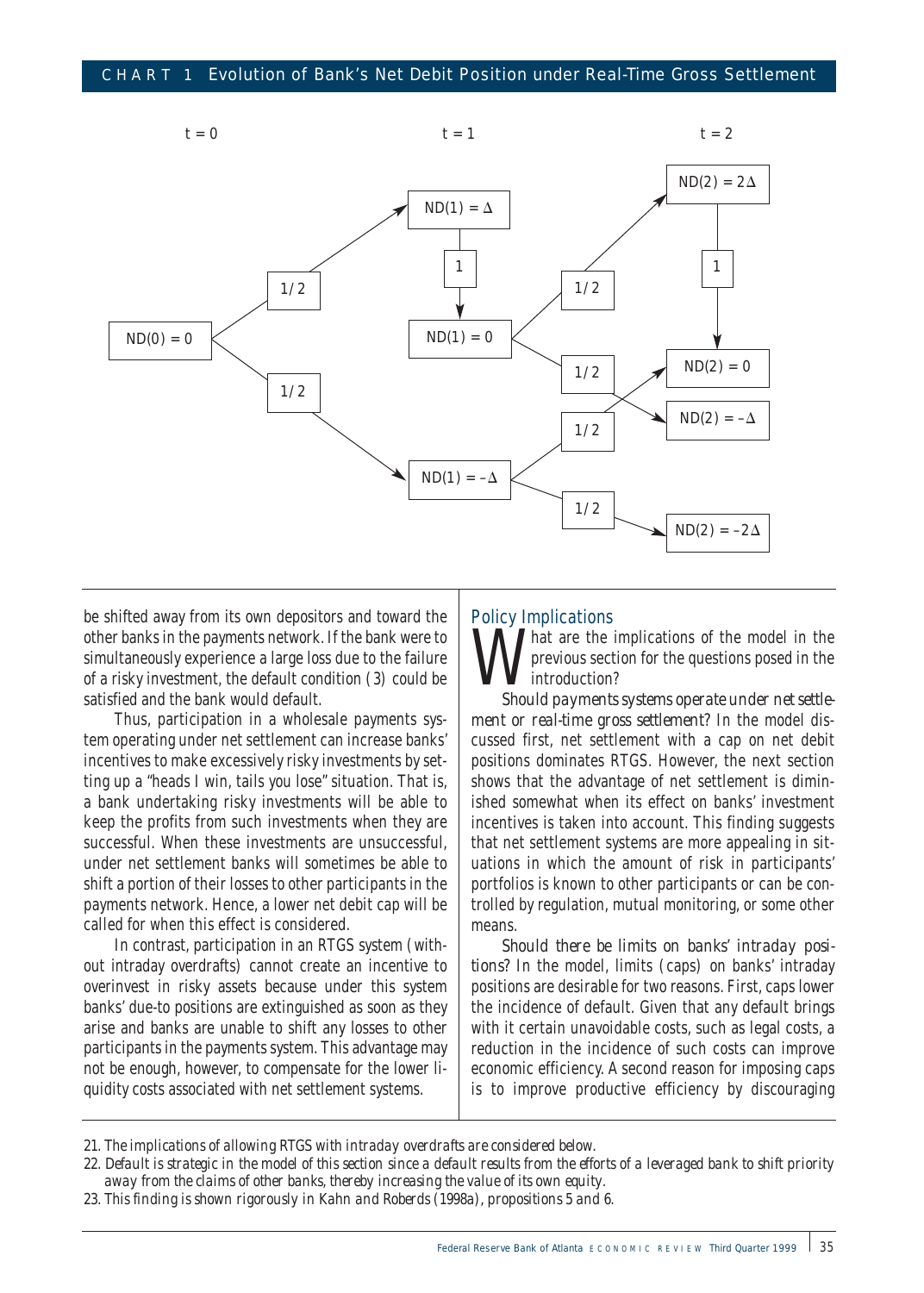

excessive risk taking on the part of the banks participating in the network.

It should be emphasized that caps should be set at the "correct" level. Since there are efficiency losses in the direction of either too generous or too stringent provision of intraday credit, caps set at the wrong level may be as bad as a cap of zero or no cap whatsoever.

*Instead of caps, should collateral be required to run net debit positions, or should interest be charged?* To consider the advantages and disadvantages of collateral requirements, first consider the role of collateral in the model discussed first. If the bank must post collateral to the payments system in order to run a net debit position, then the effect on the bank's default incentive is similar to requiring that the bank settle on a real-time basis. The bank is unable to shift priority away from other payments system participants in case of default. An advantage of collateralization over RTGS is that the bank need not actually liquidate assets every time it runs a net debit position. Since there is some chance that the net debit position will decrease or even be extinguished by the end of the day, the bank can wait until later in the day to determine the amount of reserves it needs for settlement. Hence, net settlement with collateralization reduces banks' demand for costly reserves relative to RTGS while preserving the positive incentive effects of RTGS. So, for this model, full collateralization of banks' net debit position makes sense.

In the model discussed next, collateralization may impact banks' portfolio decisions. If the payments system allows only low-risk assets such as government bonds to be posted as collateral, banks may be induced to underinvest in riskier but higher-yielding assets such as loans. Therefore, in this model the positive incentive

effects of collateralization must be balanced against its potentially negative effects on banks' portfolio decisions. A compromise policy would be to require partial collateralization of net debit positions.

To consider the effects of charging interest on intraday net debit positions, again consider the first model in the case of net settlement with no caps on the bank's position. The model also supposes that the interest rate on intraday positions is well below that of the overnight interest rate, *i.* If interest on intraday positions is collected only at the close of business, then charging interest on intraday decisions would actually increase a bank's incentive to default by diminishing its net worth. Charging intraday interest would also be costly to nondefaulting banks. Hence, the model suggests that a policy of charging interest on banks' intraday net debit positions would be inferior to imposing caps or collateral requirements on these positions.

## **Complications**

The models presented above are useful for considering some of the issues associated with different designs of wholesale payments networks. Because these models are relatively simple, however, they cannot come close to capturing all of the policy trade-offs that must be considered. The discussion below considers some additional issues not addressed by the models and relate these, where possible, to recent research in this area.

**Additional Issues with Net Settlement Systems**. A limitation of the model of the previous section is that it does not formally distinguish between net settlement systems and RTGS systems that grant intraday credit. The representative bank's incentives to default are the same, irrespective of whether the bank's due-tos are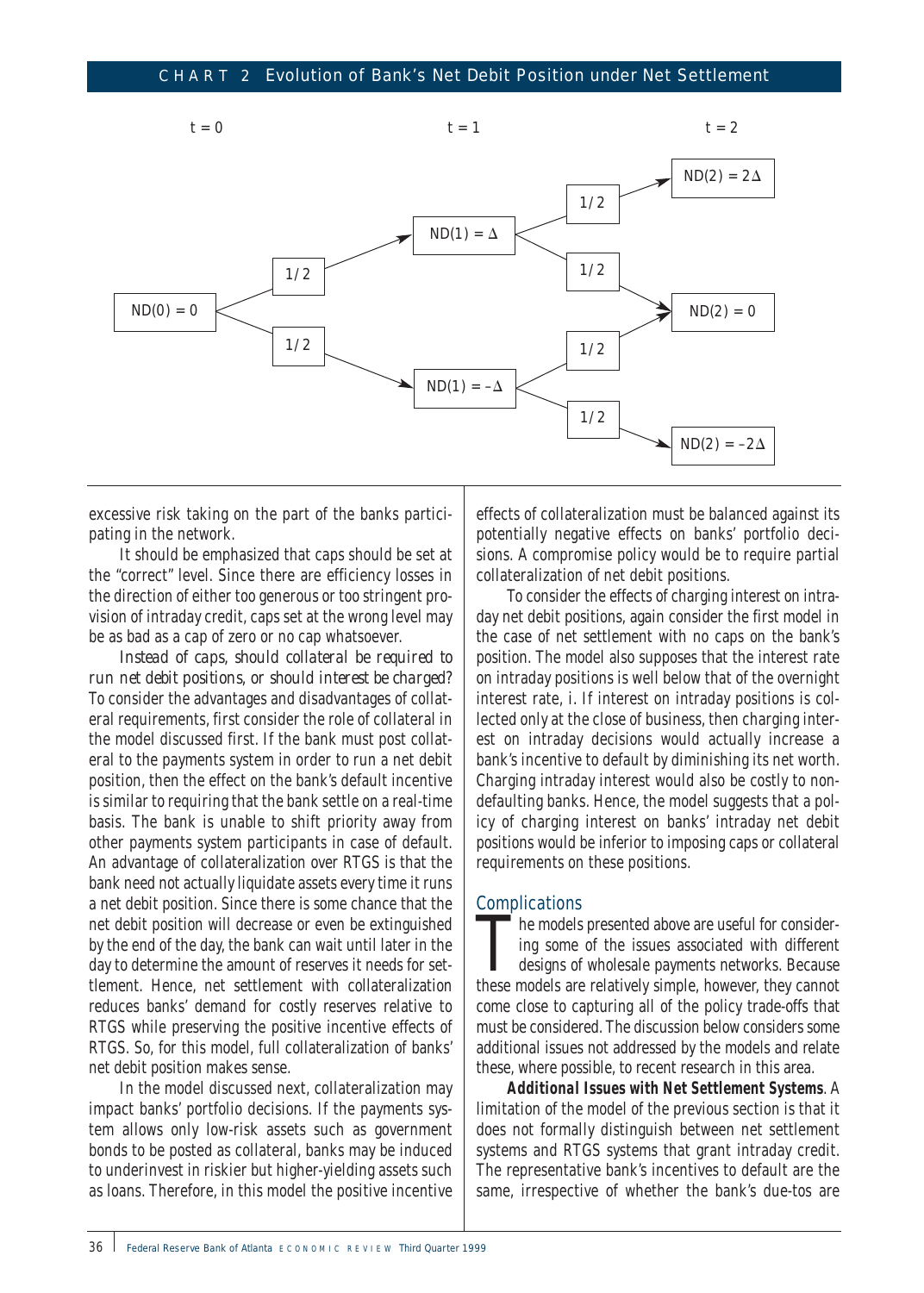due to other banks participating in the payments network (as under net settlement arrangements) or to the central bank (as under RTGS with intraday overdrafts). This feature of the model masks some costs of net settlement systems.

A potentially important distinction between net and gross settlement systems is that in many countries other than the United States the legality of a netting agreement may be questionable in cases of bankruptcy.<sup>24</sup> If a bank defaults on its net settlement obligation and declares bankruptcy, this action might result in all transactions of the network in question being "unwound" for that day. While such a rule could have the desirable effect of limiting a bank's incentives for strategic default, it could also have undesirable side effects. One of these might be contagion or systemic risk whereby the unwinding would result in failure of other banks arising from unanticipated last-minute changes in interbank obligations. Freixas and Parigi (1998) show that the likelihood of contagion is increased when one considers the possibility that depositors in failing banks will try to transfer their deposits to other banks before the actual failure takes place. Rochet and Tirole (1996) note that a factor counteracting these negative effects, however, would be the increased incentive of all banks participating in a net settlement system to monitor each other's portfolios, thereby lessening the risks associated with abnormal settlement. In addition, members of a net settlement system would have a strong incentive to exclude poor credit risks from participating in the system.

Concerns about contagion have led net settlement systems to take measures guaranteeing settlement should members default. The reduction of systemic risk that such guarantees offer must be weighed against their costs, including the costs resulting from the associated incentive effects. As a practical matter, most net settlement systems in developed countries must be able to guarantee settlement, at least to the extent that normal settlement can occur if there is a failure of the participant with the largest net debit position.<sup>25</sup> In the case of CHIPS, this requirement is implemented by a losssharing agreement, which is backed by a collateral requirement.26 The loss-sharing agreement thus functions something like a partial collateral requirement on a bank's intraday position (see discussion above), and, since the costs of the settlement guarantee are spread

across all participants in the network, the loss-sharing agreement also increases incentives for participants to monitor one another and to enforce strict requirements for membership.

For some net-settlement wholesale payments systems, the possibility of contagion is entirely excluded because settlement is guaranteed by a central bank, as in the case of Canada (Dingle 1998).<sup>27</sup> A more common approach to the containment of systemic risk, however, has been for central banks to make intraday credit available over their respective RTGS systems.

**Additional Issues with RTGS Systems**. Modern RTGS payments systems can eliminate the possibility of contagion by effectively interposing the central bank as a counterparty in all transactions between payments system members. Every bank in a due-to position can be thought of as sending funds to the central bank, whereas every bank in a due-from position can be thought of as receiving

The allocation of intraday credit is of policy concern, given the critical function of wholesale payments systems in developed economies and the very large flows that depend on the integrity of these networks.

funds from the central bank. As explained above, RTGS can also lessen the incidence of defaults and create incentives for efficient portfolio allocations. These advantages must be balanced against the costs associated with holding the additional reserves needed to operate in a gross settlement environment.

A relatively simple means of lowering the liquidity costs of an RTGS system is for its associated central bank to pay interest on some portion of banks' reserve accounts. Payment of interest on reserves has become more common in recent years (Borio 1997). In the United States, the Federal Reserve System does not pay interest on banks' reserve accounts, but banks are allowed to set up interest-bearing clearing accounts. Despite these developments, central banks generally find it necessary to impose some interest penalty on at least some portion of funds held in reserve accounts in order to maintain control over money market conditions (Borio 1997). That is, at least some of banks' reserve holdings will bear less than

*26. More detailed information on the CHIPS arrangements is available at the Web site www.chips.org.*

*<sup>24.</sup> In the United States, the legal status of netting agreements among financial institutions is strongly supported by provisions of the Federal Deposit Insurance Corporation Improvement Act (FDICIA) of 1991. See Emmons (1997, 39–41) for a discussion of the legality of netting arrangements under U.S. law.*

*<sup>25.</sup> This is the fourth requirement of the Lamfalussy standards. See Bank for International Settlements (1990).*

*<sup>27.</sup> As noted by Mengle (1990) and many others, net settlement systems are often perceived as having an implicit guarantee of settlement, even in cases where no explicit guarantee exists.*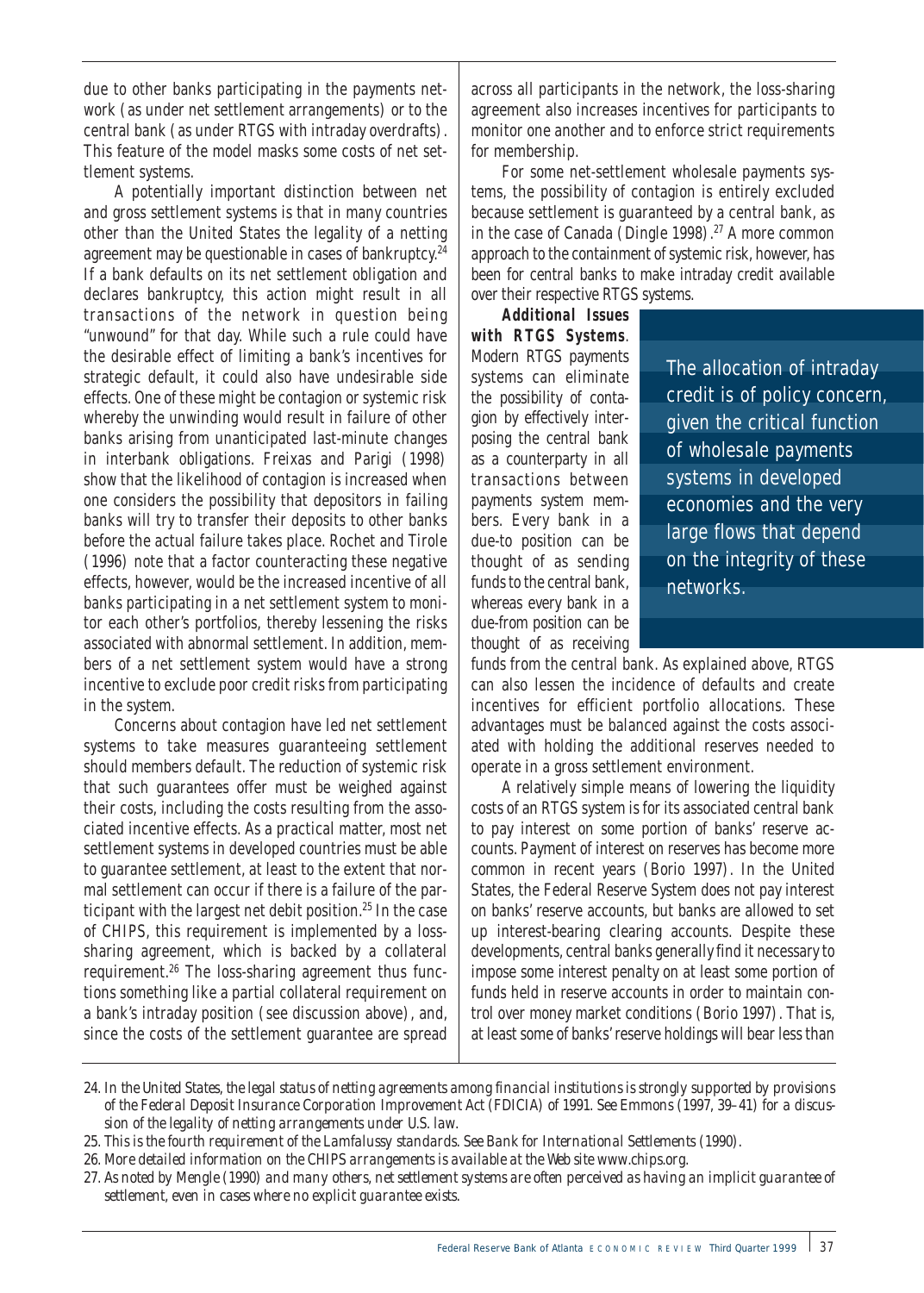the market rate on overnight funds and will thus carry a positive opportunity cost. This condition suggests that it is not possible to entirely eliminate the liquidity costs associated with RTGS by paying interest on reserves.

Central banks can also ease the liquidity constraints imposed by RTGS by extending intraday credit to participants in RTGS systems. This credit can be set up on a collateralized or uncollateralized basis. The model presented earlier illustrates that an RTGS system that allows for uncollateralized intraday overdrafts may create incentive problems similar to those that exist with net settlement systems. The only difference is that this risk is now shifted from other banks participating in the payments system to the central bank. As is the case with net settlement systems, default incentives can be limited by the use of caps or collateral requirements.

Much of the recent work in the payments area has focused on more closely identifying the costs associated with RTGS payments systems. Angelini (1998) identifies one potential cost that arises when banks can delay outgoing payments. Under RTGS with strict limits on intraday credit, banks may find it less costly to settle payments by waiting for incoming payments than to send payments out immediately during the day. If all system participants delay outgoing payments, however, the result can be that banks have to hold more reserves, at a greater cost, to settle a given volume of payments. Banks and their customers are also inconvenienced by the settlement delays. This situation, in which Bank A is waiting for Bank B to settle first, and vice-versa for Bank B, is often referred to as payments gridlock. The problem of gridlock is also analyzed by Kobayakawa (1997), who notes that this problem can be solved if intraday credit is available on a collateralized basis (as in most RTGS systems) but that collateralization also imposes costs. One means by which central banks have sought to minimize the effects of delay in RTGS is the use of queuing arrangements, which match up or reorder banks' outgoing pay-

ments before they are settled.<sup>28</sup> Many of these arrangements are designed to organize outgoing payments in a way that lowers both the system's overall need for reserves and the chances of gridlock.29

Experience has shown that the use of collateralized intraday credit and queuing arrangements can substantially reduce the delays associated with RTGS systems. Eliminating delays under RTGS is not the same as eliminating costs, however. A number of recent studies have developed models of RTGS systems and found that the cost of RTGS is not necessarily manifested in the delay of payments.30 Instead, the costs arise from credit constraints. The credit constraints appear under strict forms of RTGS, when payments system participants are in effect denied credit for incoming payments that they anticipate but that have not yet arrived. The costs of these credit constraints can be manifested in queuing or delay of payments but could also result in changing patterns of payments over the day or in some payments simply not being made. As pointed out by Lacker (1997), these costs could also motivate banks to route payments away from RTGS systems and through net settlement systems.

## Conclusion

The design of a wholesale payments system must take into account numerous policy trade-offs. The most critical trade-off, however, is the one between the costs of liquidity versus the costs of default (and related types of moral hazard costs). The availability of net settlement systems, or real-time gross settlement systems that offer low-cost intraday overdrafts, lowers liquidity costs but may increase default costs. Imposing caps or collateral requirements on intraday positions lowers the costs of potential defaults but makes intraday liquidity more expensive. Achieving the correct balance between these two costs will be the subject of future research.

*30. See references in footnote 16 above.*

*<sup>28.</sup> See Bank for International Settlements (1997) for a survey of different designs for queuing arrangements.*

*<sup>29.</sup> A potential problem with such systems, however, is that banks may feel the need to extend credit to customers for queued but unsettled payments. If such credit is commonly granted, the result could be a payments system that resembles a net settlement system in many respects.*